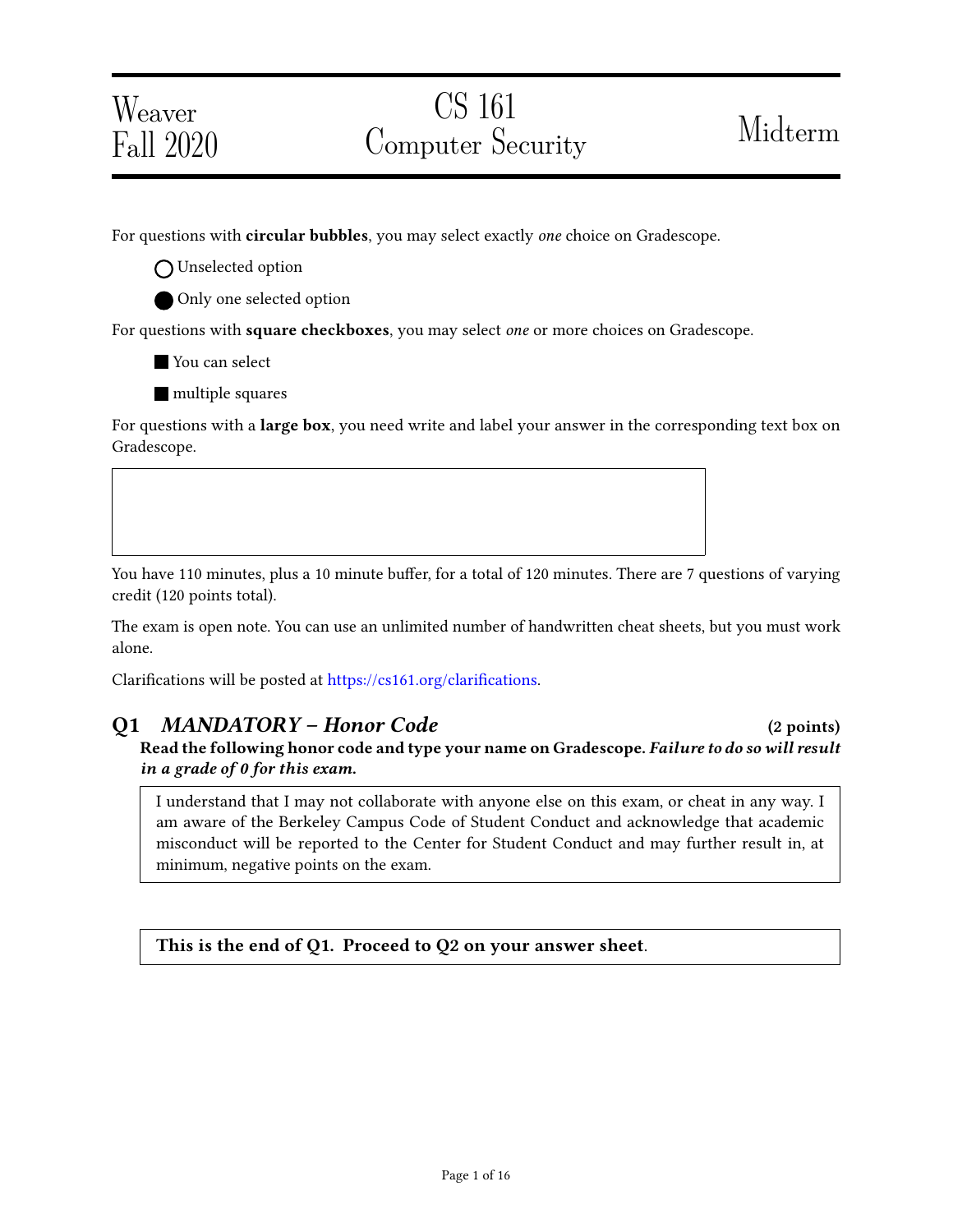## $Q2.1$  True or FALSE: Pointer authentication prevents all buffer overflow attacks.  $\bigcap$  True  $\bigcap$  False Q2.2 TRUE or FALSE: The RET2ESP (Return to ESP) exploit from Project 1, Question 6 does not require knowing the absolute address of the shellcode when crafting the exploit.  $\bigcap$  True  $\bigcap$  False Q2.3 TRUE or FALSE: The function  $f(x) = 1$  is a one-way function, since we can't go from 1 to our original value of x.  $\bigcap$  True  $\bigcap$  False Q2.4 TRUE or FALSE: EvanBot designs custom buffer overflow protection that blocks all writes to RIP's and SFP's. This is a successful defense against all buffer overflow attacks. TRUE **CONSTRUE**  $\bigcap$ Q2.5 True or False: Using fgets(buf, size, ...) instead of gets(buf) always prevents an attacker from overflowing buf.  $\bigcap$  True  $\bigcap$  False Q2.6 TRUE or FALSE: Diffie-Hellman is a protocol for sending messages confidentially between two people who don't share a key.  $\bigcap$  True  $\bigcap$  False Q2.7 True or False: The El Gamal protocol from lecture guarantees integrity.  $\bigcap$  True  $\bigcap$  False Q2.8 True or False: When using CBC mode, we need to pad messages because the block cipher takes a fixed-length input. TRUE **C** FALSE  $\bigcap$ Q2.9 TRUE or FALSE: Kerckhoffs's principle assumes that everything about a cryptographic system, including the key, is public knowledge.  $\bigcap$  True  $\bigcap$  False Q2.10 True or False: Slower hashes are useful for password hashing.  $\bigcap$  True  $\bigcap$  False Q2.11 True or False: In a digital signature scheme, the verifying key is private, and the signing key is public.

 $Q2$  True/false (30 points)

Each true/false is worth 2 points.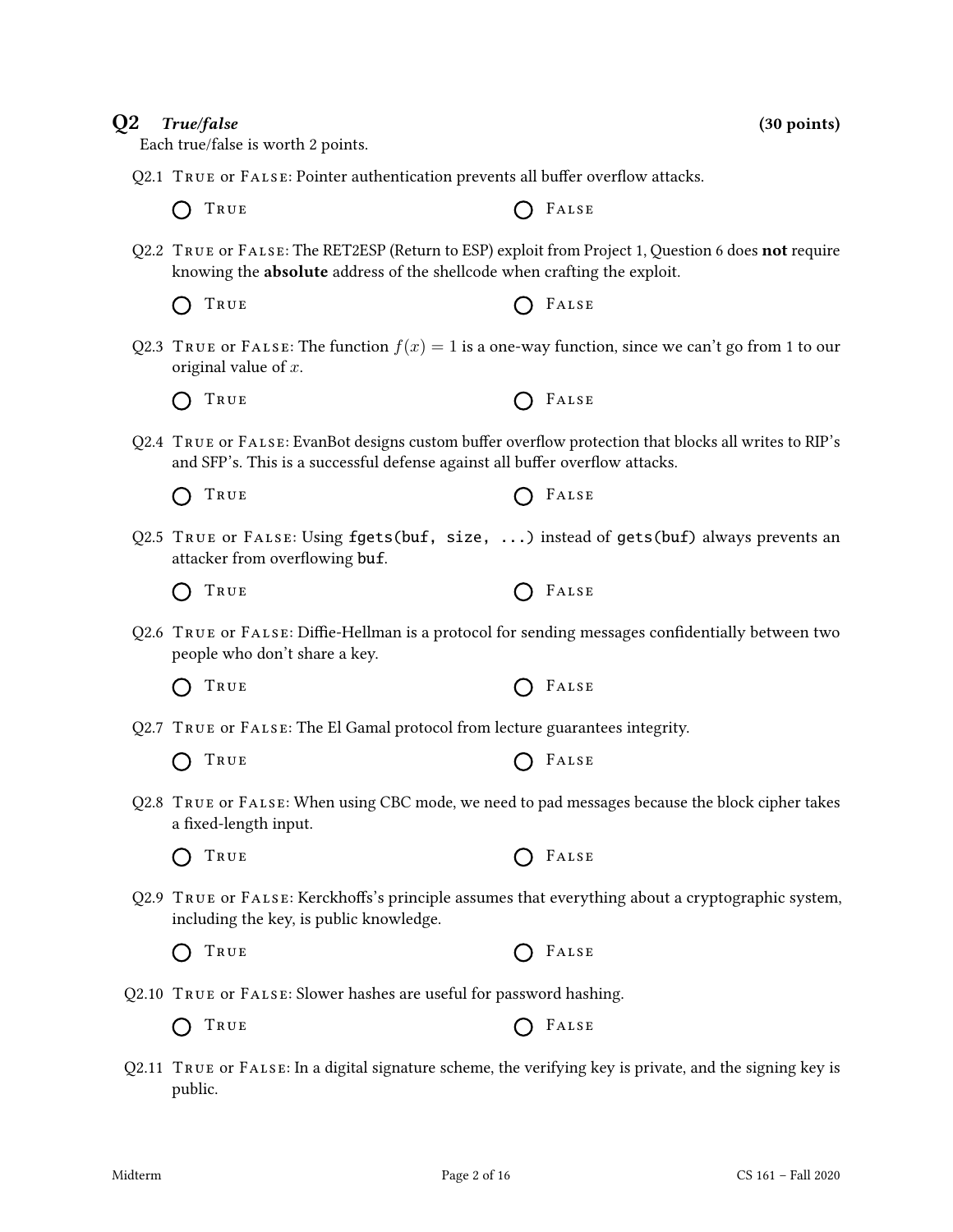|  | O TRUE | $O$ FALSE |
|--|--------|-----------|
|--|--------|-----------|

Q2.12 True or False: A 64-bit stack canary on a 64-bit processor provides more protection than a 32-bit stack canary on a 32-bit processor.

True False

Q2.13 True or False: Security is economics, so you should generally not use a \$100 lock to secure a \$10 product.

| O TRUE | $O$ FALSE |
|--------|-----------|
|--------|-----------|

- Q2.14 TRUE or FALSE: The confidentiality of El Gamal is compromised if  $r$ , the random value chosen for each message sent, is public.
	- True False
- Q2.15 True or False: RSA encryption without padding is IND-CPA secure.

 $\bigcap$  True  $\bigcap$  False

This is the end of Q2. Proceed to Q3 on your answer sheet.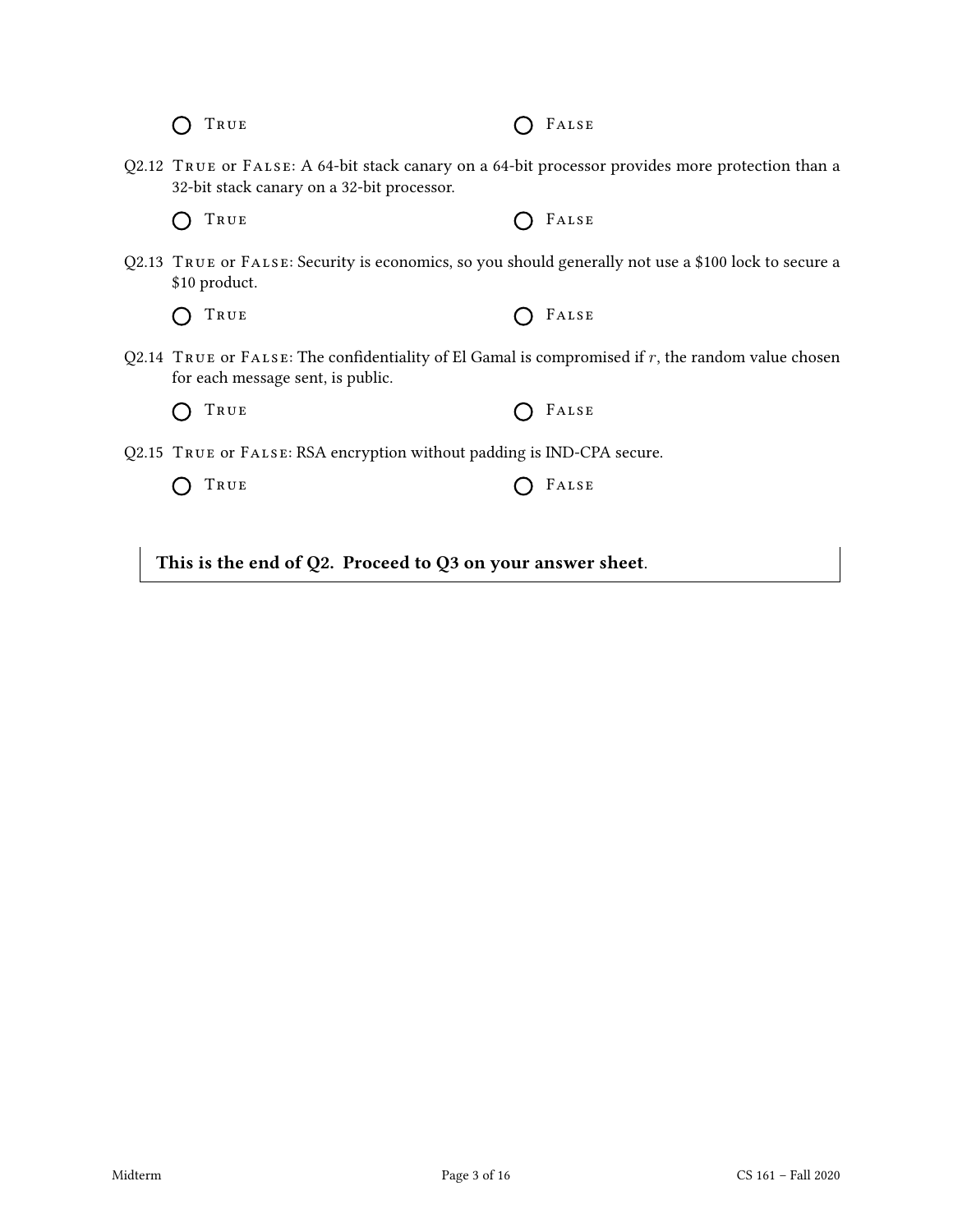### Q3 MAC Madness (18 points)

Evan wants to store a list of every CS161 student's firstname and lastname, but he is afraid Mallory will tamper with his list.

Evan is considering adding a cryptographic value to each record to ensure its integrity. For each scheme, determine what Mallory can do without being detected.

Assume MAC is a secure MAC, H is a cryptographic hash, and Mallory does not know Evan's secret key k. Assume that firstname and lastname are all lowercase and alphabetic (no numbers or special characters), and concatenation does not add any delimiter (e.g. a space or tab), so nick weaver  $=$  nickweaver.

Clarifications during the exam: Bob is storing the names with the cryptographic value in the database. Duplicate records are not allowed. Mallory can change anything in the database. "A value of her choosing" means any arbitrary value.

 $Q3.1$  (3 points)  $H(firstname||lastname)$ 

 $\bigcap$  (A) Mallory can modify a record to be a value of her choosing

 $\bigcap$  (B) Mallory can modify a record to be a specific value (not necessarily of her choosing)

 $\bigcap$  (C) Mallory cannot modify a record without being detected

 $\bigcap$  (D) —

- $O(E)$  —
- $\bigcap$  (F) —

Q3.2 (3 points)  $MAC(k, first name||lastname)$ 

Hint: Can you think of two different records that would have the same MAC?

 $\bigcap$  (G) Mallory can modify a record to be a value of her choosing

 $\bigcap$  (H) Mallory can modify a record to be a specific value (not necessarily of her choosing)

 $\bigcap$  (I) Mallory cannot modify a record without being detected

 $\bigcap$  (J) —

- $\bigcap (K)$  —
- $\bigcap(L)$  —

Q3.3 (3 points)  $\text{MAC}(k, \text{firstname}|| - || \text{lastname}),$  where "-" is a hyphen character.

 $\bigcap$  (A) Mallory can modify a record to be a value of her choosing

 $\bigcap$  (B) Mallory can modify a record to be a specific value (not necessarily of her choosing)

 $\bigcap$  (C) Mallory cannot modify a record without being detected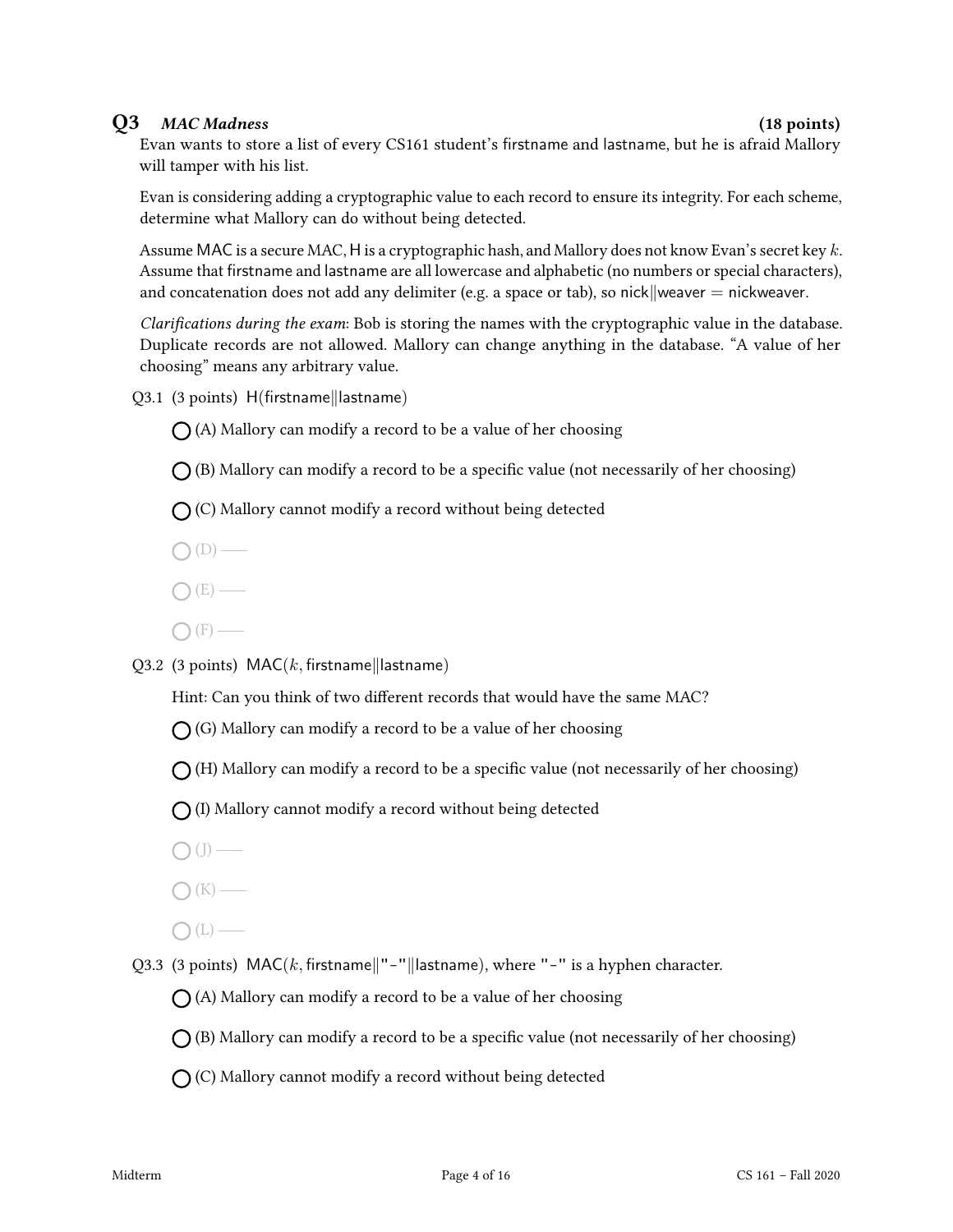$O(D)$  —

- $\bigcap (E)$
- $\bigcap$  (F) —

Q3.4 (3 points)  $MAC(k, H(firstname)||H(lastname))$ 

 $\bigcap$  (G) Mallory can modify a record to be a value of her choosing

 $\bigcirc$  (H) Mallory can modify a record to be a specific value (not necessarily of her choosing)

 $\bigcap$  (I) Mallory cannot modify a record without being detected

 $\bigcirc$  (J) —

- $\bigcap (K)$  —
- $\bigcirc$  (L) —

Q3.5 (3 points)  $MAC(k, firstname)||MAC(k, lastname))$ 

 $\bigcap$  (A) Mallory can modify a record to be a value of her choosing

 $\bigcap$  (B) Mallory can modify a record to be a specific value (not necessarily of her choosing)

 $\bigcap$  (C) Mallory cannot modify a record without being detected

- $\bigcap\left( \mathbb{D}\right) \longrightarrow% \begin{array} [c]{c}% \unitlength2.5pt \begin{picture}(120,11) \label{picc}% \put(0,0){\dashbox{0.5}} \end{picture}% \begin{picture}(120,11) \label{picc}% \put(0,0){\dashbox{0.5}} \end{picture}% \begin{picture}(120,11) \label{picc}% \put(0,0){\dashbox{0.5}} \end{picture}% \begin{picture}(120,11) \label{picc}% \put(0,0){\dashbox{0.5}} \end{picture}% \begin{picture}(120,11) \label{picc}% \put(0,0){\dashbox{0.5}} \$
- $O(E)$  —
- $\bigcap$  (F) —

Q3.6 (3 points) Which of Evan's schemes guarantee confidentiality on his records?

| $\bigcap$ (G) All 5 schemes                | $\bigcap$ (J) None of the schemes |
|--------------------------------------------|-----------------------------------|
| $\bigcap$ (H) Only the schemes with a MAC  | $\bigcap (K)$ —                   |
| $\bigcap$ (I) Only the schemes with a hash | $O(L)$ —                          |

This is the end of Q3. Proceed to Q4 on your answer sheet.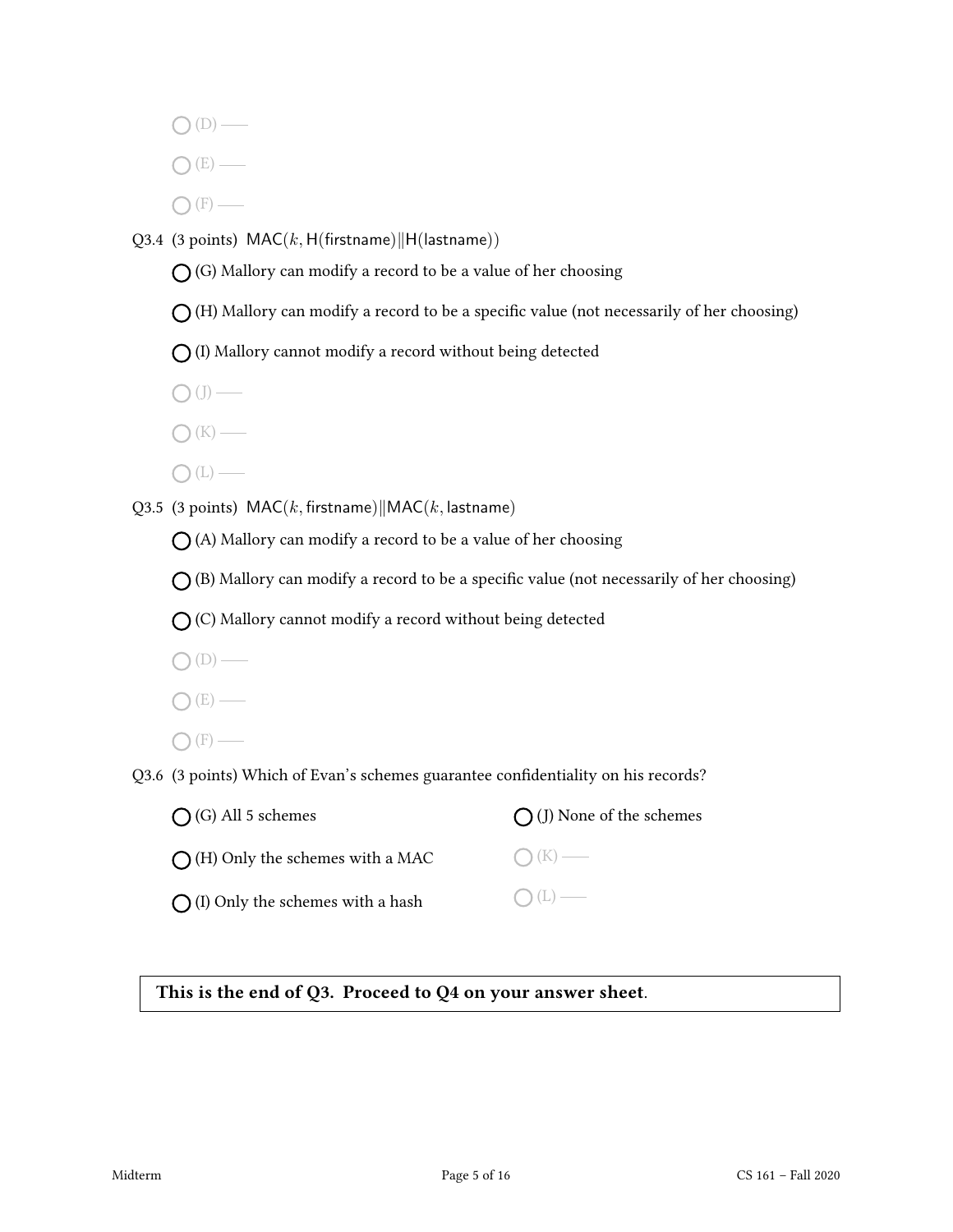### Q4 Socially Distanced Cipher (18 points)

Bob and Alice want to plan a social distancing picnic, but don't want to invite Eve because she hasn't been wearing a mask in public. They decide to send messages using a new block cipher chaining mode, AES-SDC (Socially Distanced Cipher). Note that AES-SDC requires a different key for each block of the message.



Q4.1 (3 points) Which of the following is the correct decryption expression/diagram for AES-SDC?

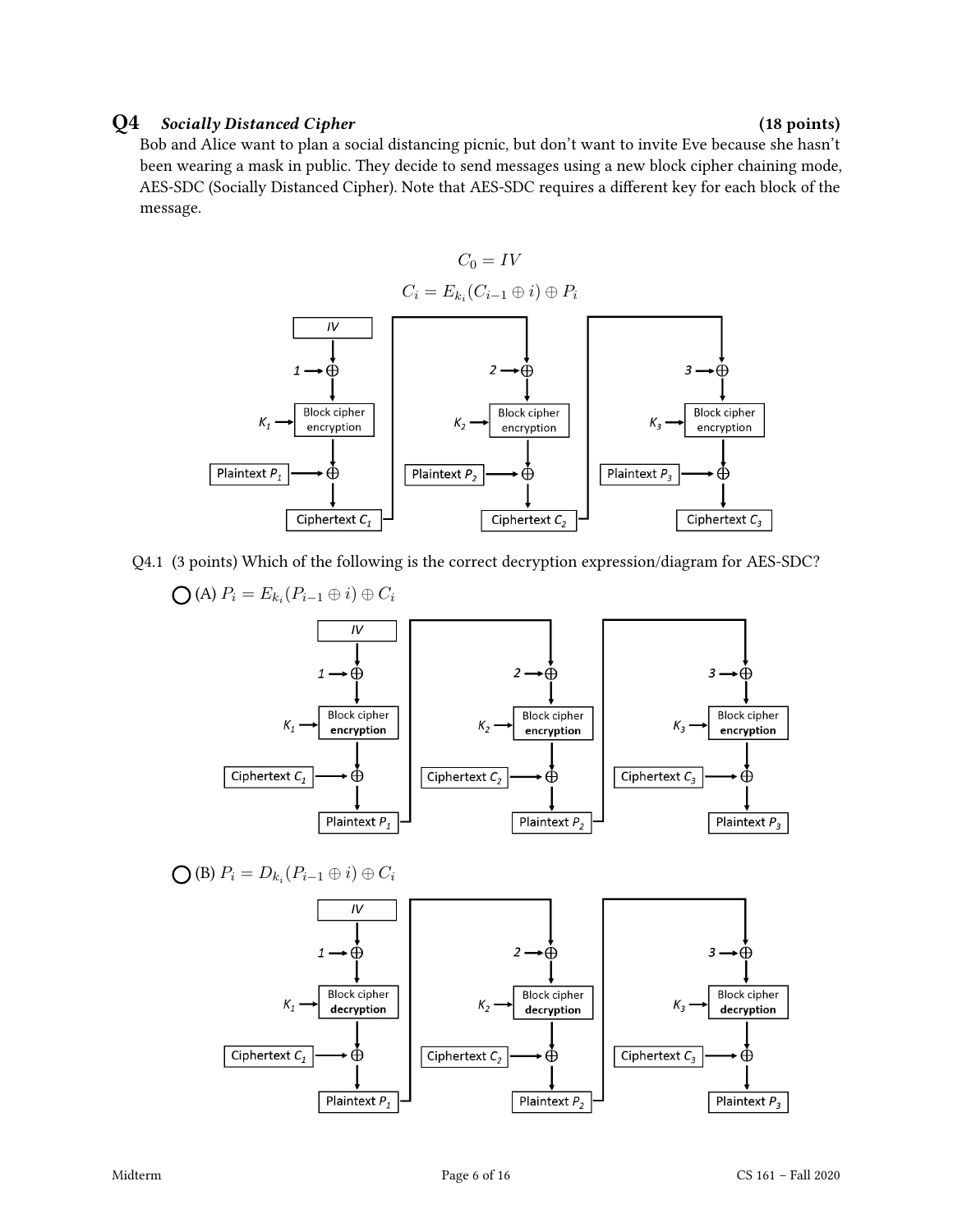(C)  $P_i = E_{k_i}(C_{i-1} \oplus i) \oplus C_i$ 



 $\bigcap(E)$  —

 $\bigcap$  (F)  $-$ 

Q4.2 (3 points) Select all true statements about this encryption scheme.

Hint: The cipher mode you saw in Homework 2,  $C_i = E_k(C_{i-1}) \oplus P_i$ , is IND-CPA secure.

| $\Box$ (G) Encryption can be parallelized | $\Box$ (J) None of the above |
|-------------------------------------------|------------------------------|
| $\Box$ (H) Decryption can be parallelized | $\Box$ (K) —                 |
| $\Box$ (I) It is IND-CPA secure           | $\Box(L)$                    |

Suppose Alice loses some of her shared keys with Bob. Alice wants to encrypt an  $n$ -block message using AES-SDC. For each scenario below, determine which blocks Alice can still encrypt.

Q4.3 (3 points) Alice has all the keys except  $k_4$  and  $k_5$ .

 $\bigcirc$  (A) Alice can encrypt all parts of her message except  $P_4$  and  $P_5$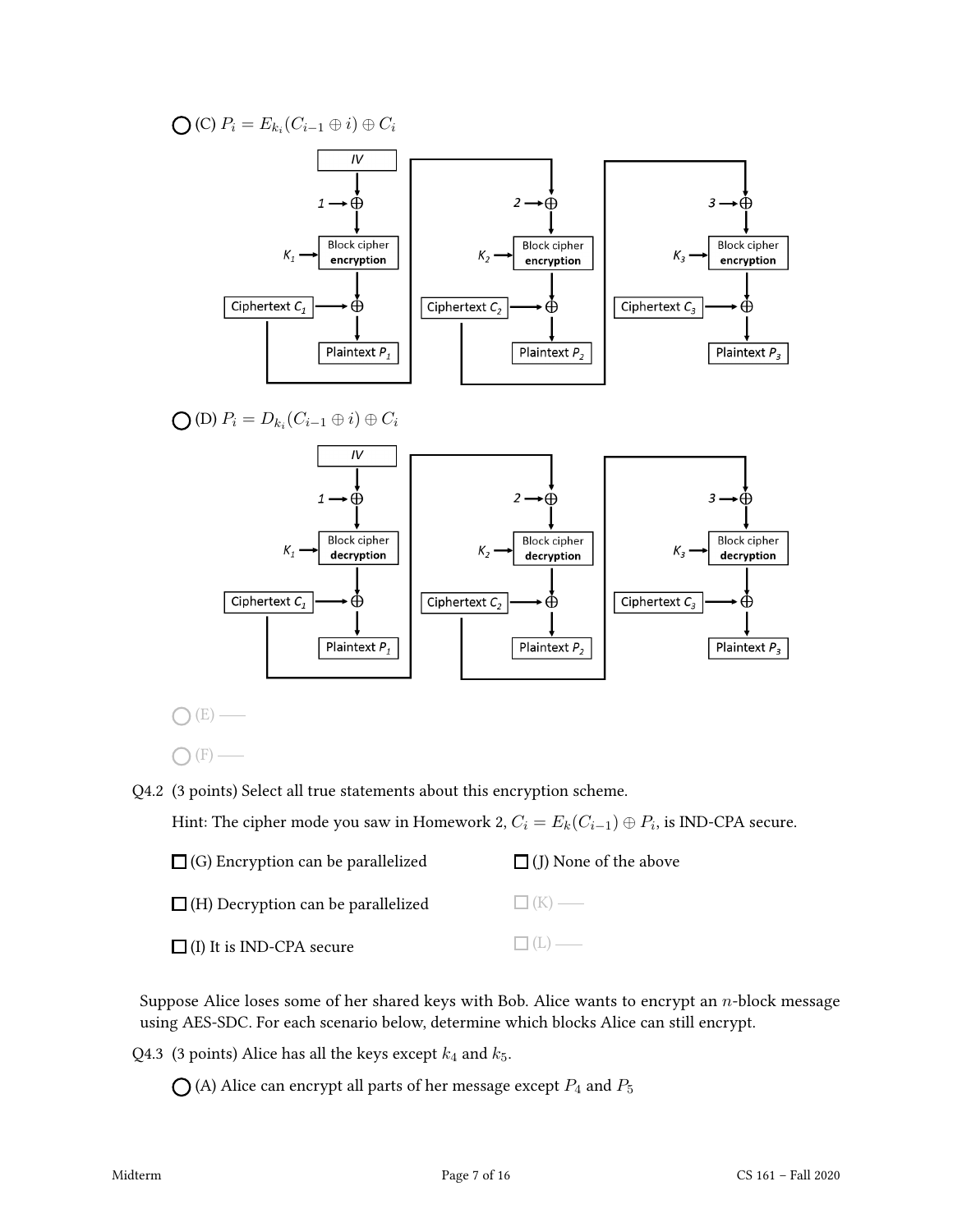$\bigcirc$  (B) Alice can encrypt  $P_1, P_2$  and  $P_3$  only.

 $\bigcap$  (C) Alice can encrypt the entire message

 $\bigcap$  (D) Alice cannot encrypt any block of the message

 $\bigcap$  (E) None of the above

 $\bigcap$  (F) —

Now, suppose Alice now has all the keys, and Alice sends a  $n$ -block message to Bob. Eve learns some keys and some blocks of ciphertext. For each scenario below, determine which blocks Eve can decrypt.

Clarification during exam: Eve knows the index of all keys and ciphertext blocks that she learns.

Q4.4 (3 points) Eve learns the IV, ciphertext blocks  $C_5$  and  $C_6$ , and key  $k_5$ .

 $\bigcap$  (G) Eve can decrypt  $C_5$  only

 $\bigcirc$  (H) Eve can decrypt  $C_5$  and  $C_6$  only

 $\bigcap$  (I) Eve can decrypt all messages intercepted

 $\bigcap$  (J) Eve cannot decrypt any intercepted messages

 $\bigcap$  (K) None of the above

 $\bigcap(L)$  —

Q4.5 (3 points) Eve learns the IV, ciphertext blocks  $C_2, C_3$ , and  $C_5$ , and keys  $k_2, k_3$ , and  $k_5$ .

 $\bigcap$  (A) Eve can decrypt  $C_3$  and  $C_5$  only

 $\bigcirc$  (B) Eve can decrypt  $C_2, C_3, C_5$  only

 $\bigcirc$  (C) Eve can decrypt  $C_2, C_3, C_4, C_5$  only

 $\bigcap$  (D) Eve can decrypt  $C_3$  only

 $\bigcap$  (E) Eve cannot decrypt any intercepted messages

 $\bigcap$  (F) None of the above

Q4.6 (3 points) Bob receives all the keys and ciphertext blocks  $C_1$  through  $C_n$ , but  $C_3$  is corrupted. Which plaintext blocks can Bob successfully decrypt?

Clarification during exam: "Bob receives all the keys and ciphertext blocks  $C_1$  through  $C_n$ " should be "ciphertext blocks  $C_0$  through  $C_n$ ."

 $\bigcap$  (G) Bob can successfully decrypt all blocks except  $C_3$ 

 $\bigcap$  (H) Bob can successfully decrypt all blocks except  $C_4$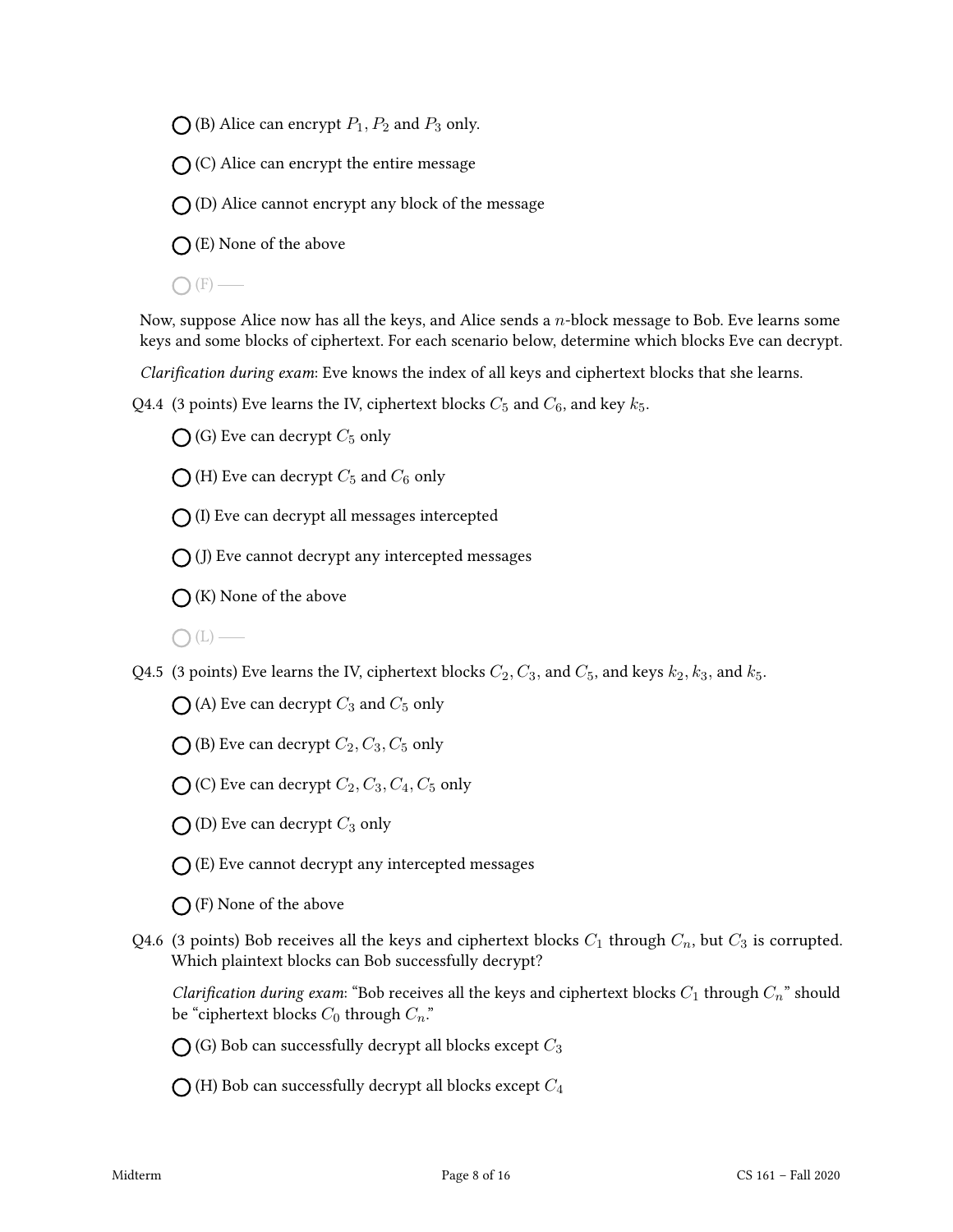$\bigcirc$  (I) Bob can successfully decrypt all blocks except  $C_1, C_2, C_3$ 

 $\bigcirc$  (J) Bob can successfully decrypt all blocks except  $C_3$  and  $C_4$ 

 $\bigcirc$  (K) Bob cannot successfully decrypt any of the blocks

(L) None of the above

This is the end of Q4. Proceed to Q5 on your answer sheet.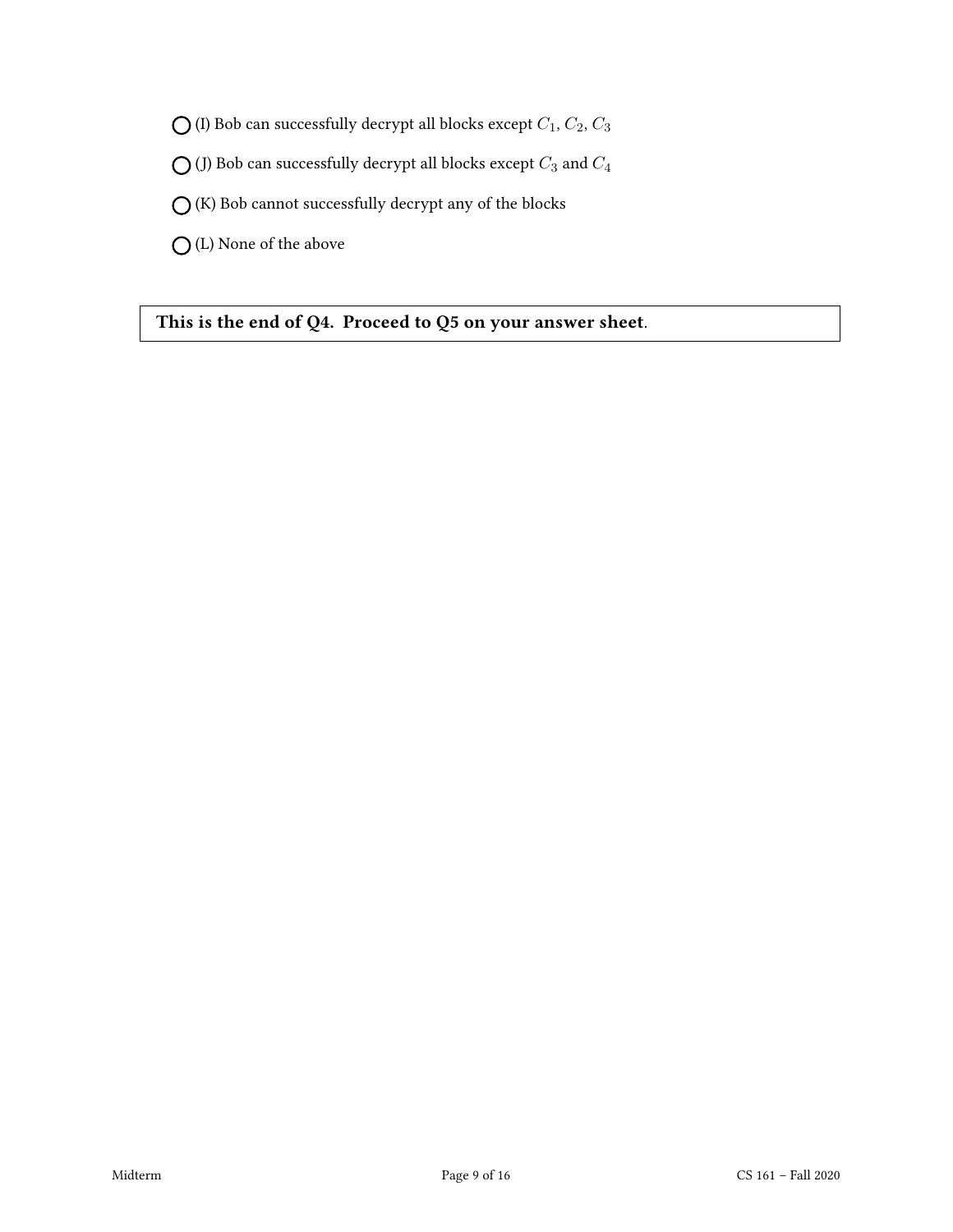### Q5 Hacked EvanBot (16 points)

Hacked EvanBot is running code to violate students' privacy, and it's up to you to disable it before it's too late!

```
1 \#include < stdio . h>
2
3 void spy_on_students (void) {
4 char buffer [16];
5 fread (buffer, 1, 24, stdin);
6 }
7
8 \mid \text{int } \text{main}() \mid9 spy_on_students();
10 return 0;
11}
```
The shutdown code for Hacked EvanBot is located at address 0xdeadbeef, but there's just one problem— Bot has learned a new memory safety defense. Before returning from a function, it will check that its saved return address (rip) is not 0xdeadbeef, and throw an error if the rip is 0xdeadbeef.

Clarification during exam: Assume little-endian x86 for all questions.

Assume all x86 instructions are 8 bytes long. Assume all compiler optimizations and buffer overflow defenses are disabled.

The address of buffer is 0xbffff110.

Q5.1 (3 points) In the next 3 subparts, you'll supply a malicious input to the fread call at line 5 that causes the program to execute instructions at 0xdeadbeef, without overwriting the rip with the value 0xdeadbeef.

The first part of your input should be a single assembly instruction. What is the instruction?  $x86$ pseudocode or a brief description of what the instruction should do (5 words max) is fine.

Q5.2 (3 points) The second part of your input should be some garbage bytes. How many garbage bytes do you need to write?

 $O(G) 0$   $O(H) 4$   $O(I) 8$   $O(J) 12$   $O(K) 16$   $O(L)$   $\longrightarrow$ 

Q5.3 (3 points) What are the last 4 bytes of your input? Write your answer in Project 1 Python syntax, e.g.  $x12 \x34 \x56 \x78$ .

Q5.4 (3 points) When does your exploit start executing instructions at 0xdeadbeef?

 $\bigcap$  (G) Immediately when the program starts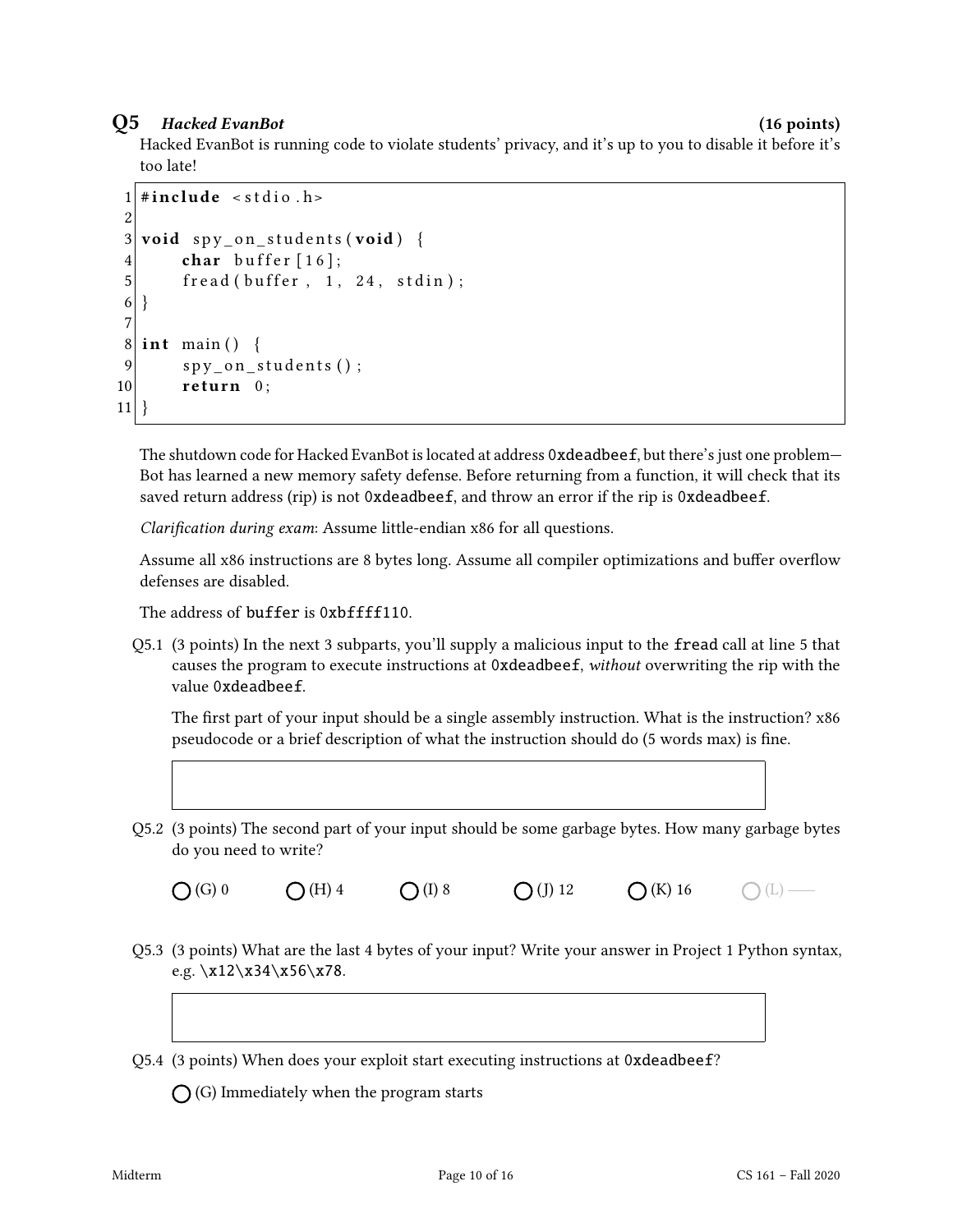$\bigcirc$  (H) When the main function returns

 $\bigcap$  (I) When the spy\_on\_students function returns

 $\bigcirc$  (J) When the fread function returns

 $\bigcirc$  (K) —

 $\bigcap(L)$  —

Q5.5 (4 points) Which of the following defenses would stop your exploit from the previous parts? (A) Non-executable pages (also called DEP, WˆX, and the NX bit)

 $\Box$  (B) Stack canaries

 $\Box$  (C) ASLR

 $\square$  (D) Rewrite the code in a memory-safe language

 $\Box$  (E) None of the above

 $\Box$  (F) —

This is the end of Q5. Proceed to Q6 on your answer sheet.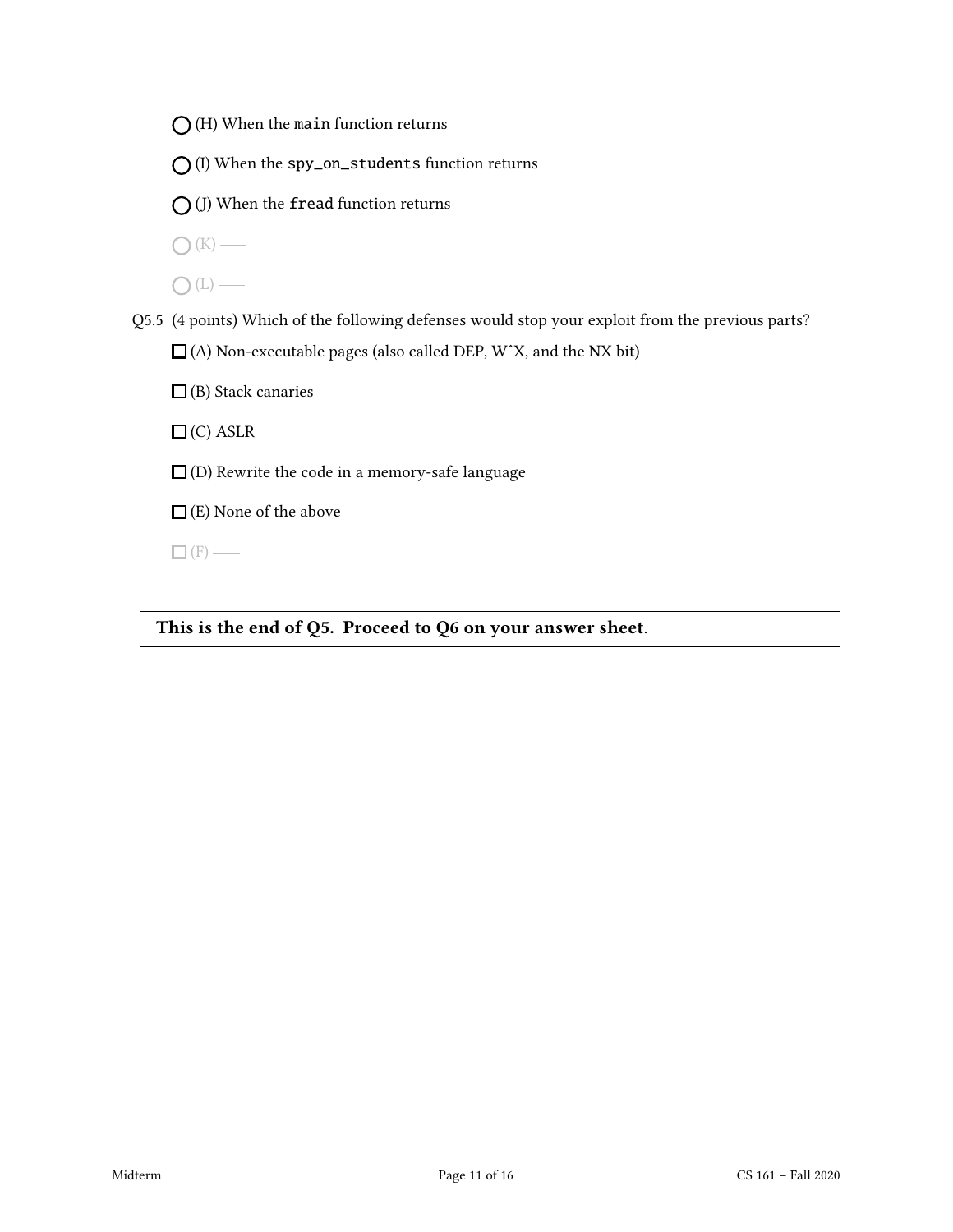### $Q6$  Chegg (17 points)

Engineers at Chegg are analyzing different password management techniques. Unfortunately, the engineers at Chegg used Chegg to make it through CS 161, so they don't remember anything they learned!

 $Q6.1$  (3 points) Suppose there is an offline attacker (with access to the hashed passwords file) and an online attacker (without access to the hashed passwords file). Chegg implements a CAPTCHA on its login page. Which attacker(s) does the CAPTCHA prevent from performing a dictionary attack?

Clarification during exam: "prevent from performing a dictionary attack" means make the attack significantly more expensive.

| $\bigcap$ (A) The offline attacker only | $\bigcap$ (D) Neither attacker |  |
|-----------------------------------------|--------------------------------|--|
| $\bigcap$ (B) The online attacker only  | $O(E)$ —                       |  |
| $\bigcirc$ (C) Both attackers           | $\bigcap$ (F) —                |  |

Q6.2 (3 points) Instead of salting each password hash, Chegg engineers XOR the hashed password with the account creation timestamp and store the XOR'd password hash with the timestamp in their database.

True or false: This successfully prevents an offline attacker from performing a dictionary attack.

Clarification during exam: The timestamp and the XOR'd password hash are both stored in the database. The offline attacker has the entire database.

| $\bigcirc$ (G) True | $\bigcirc$ (H) False | $O$ (I) — | $O(J)$ — | $O(K)$ — | $O(L)$ — |
|---------------------|----------------------|-----------|----------|----------|----------|
|---------------------|----------------------|-----------|----------|----------|----------|

Q6.3 (4 points) One of Chegg's competitors, Course Hero, has been compromised, and all of their user accounts and passwords have been leaked in plaintext. Select all defenses that Chegg could use to protect students who use the same password for Chegg and Course Hero.

 $\Box$  (A) Use a slow hash function

 $\Box$  (B) Include a salt in the password hash e.g. store a tuple of (salt, H(salt||password))

 $\Box$  (C) Require every login attempt to also provide a random code sent by a secure SMS to the registered user's phone (a secure second factor)

 $\Box$  (D) During the account creation phase, require every password to end with -CHEGG

 $\Box$  (E) None of the above

 $\Box$  (F) —

Chegg uses a certificate chain in order to verify tutors. When tutors post responses, they attach a digital signature of their response along with their certificate. Students can verify the authenticity of a response by verifying the certificate and using the public key in the certificate to verify the signature.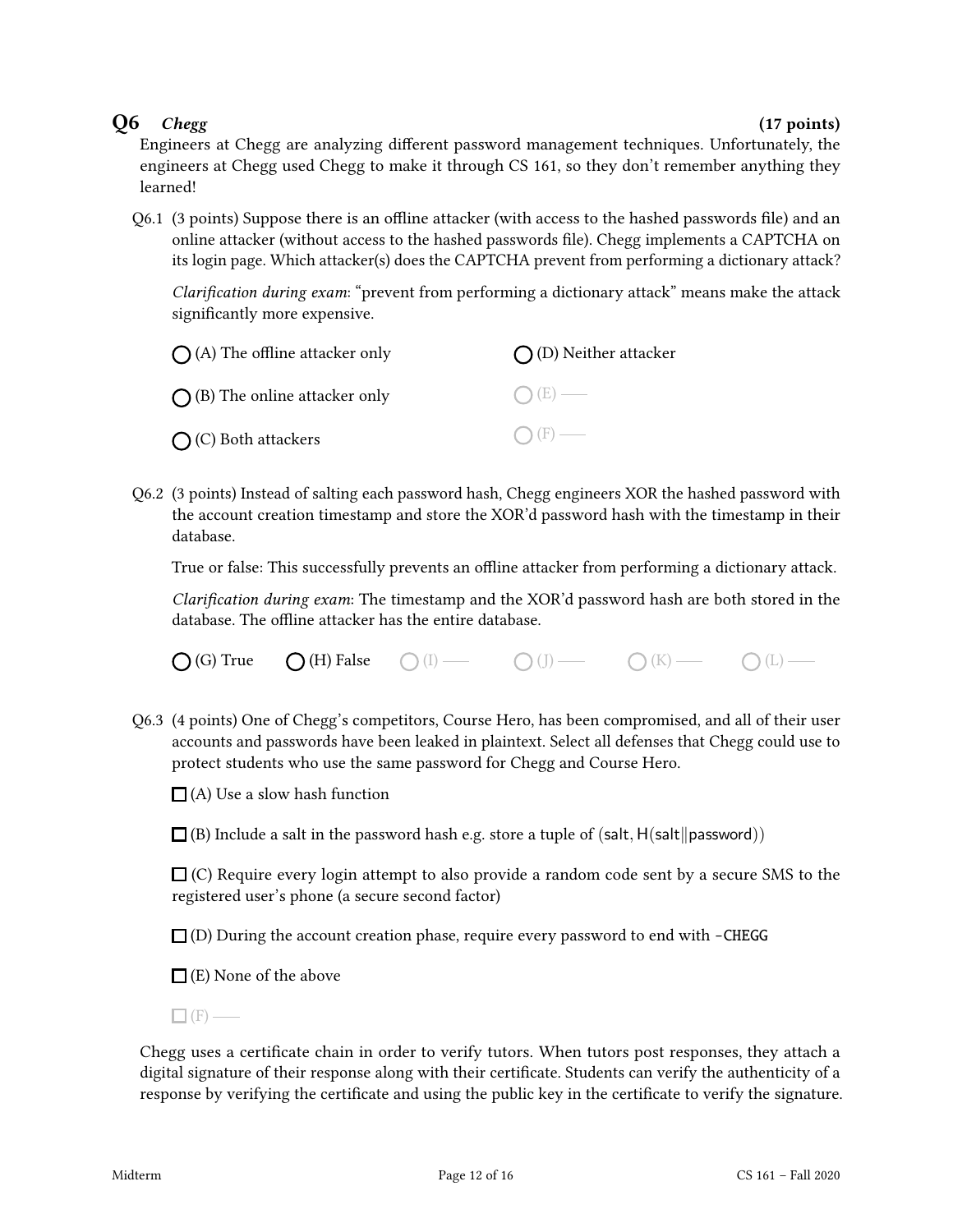The certificate chain is below. Assume that the Chegg Root Certificate Authority (CA) is hardcoded into students' browsers.

- 1. Identity: Director of Chegg Recruiting (Verified by Chegg Root CA)
- 2. Identity: Campus Chegg Recruiter (Verified by Director of Chegg Recruiting)
- 3. Identity: Authorized Tutor (Verified by Campus Chegg Recruiter)
- Q6.4 (4 points) EvanBot is not a valid tutor, but wants to create a fake tutor response with a valid signature. Which of these attacks would allow Bot to accomplish this?

 $\Box$  (G) Steal the public key of the Campus Chegg Recruiter

 $\Box$  (H) Steal the private key of the Director of Chegg Recruiting

 $\Box$  (I) Steal the private key of the Chegg Root CA

 $\Box$  (J) Steal the certificate of an authorized tutor

 $\Box$  (K) None of the above

 $\Box$ (L) —

Q6.5 (3 points) EvanBot gains access to the private key of Dave, who is an authorized tutor. Which of the following can EvanBot do?

 $\Box$  (A) Post a valid response as Nick, an existing tutor

 $\Box$  (B) Post a valid response as Dave

 $\Box$  (C) Create and sign a certificate for Raluca, a new tutor

 $\Box$  (D) None of the above

 $\Box$  (E) —

 $\Box$  (F) —

### This is the end of Q6. Proceed to Q7 on your answer sheet.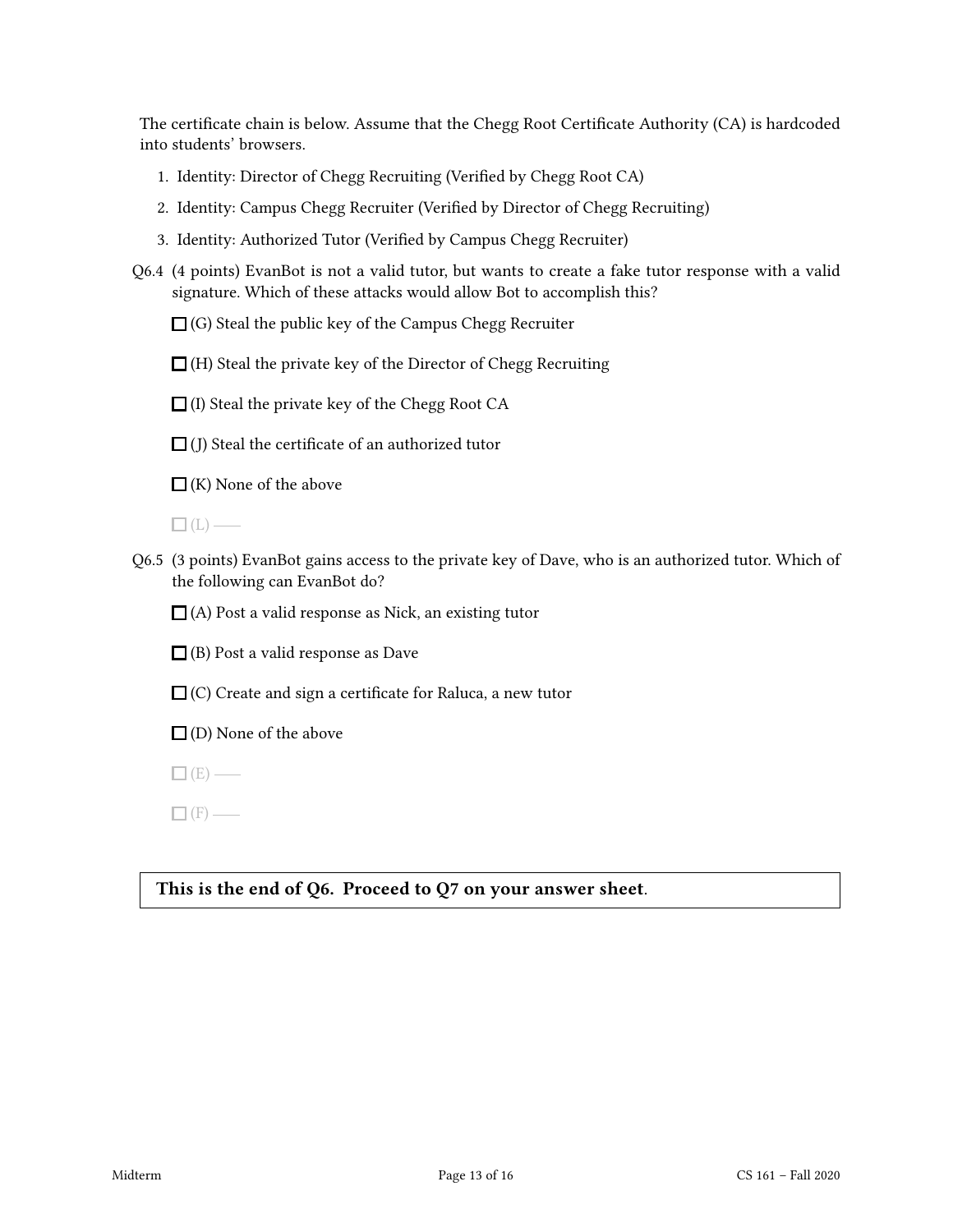### Q7 Stack Exchange (19 points)

Consider the following vulnerable C code:

```
1 \mid \#include <br/> <br/> <br/> <br/>
dellefturnations <br/>
dellefturnations <br/>
dellefturnations <br/>
dellefturnations <br/>
dellefturnations dellefturnations del surnations del surnations del surnations del surna
 2 \#include <inttypes.h>
 3 \#include < stdio .h>
 4
 5 void prepare input (void) {
 6 char buffer [64];
 7 int64_t *ptr;
 8
 9 printf ("What is the buffer ?\ln");
10 fread (buffer, 1, 68, stdin);
11
12 printf ("What is the pointer?\n");
13 \left| \begin{array}{cc} \text{fread}(\& \text{ptr} \ , \quad 1, \quad \text{sizeof} \ (\text{uint64\_t} \ * ) \ , \quad \text{stdin} ) \ ; \end{array} \right.14
15 if (ptr < buffer || ptr >= buffer + 68) {
16 printf ("Pointer is outside buffer!");
17 return;
18 }
19
20 \vert /* Reverse 8 bytes of memory at the address ptr */
21 * \text{ptr} = \text{bswap} 64 (* \text{ptr}) ;22 }
23
24 int main (void) {
25 prepare_input ();
26 return 0;
27 }
```
The bswap\_64 function takes in 8 bytes and returns the 8 bytes in reverse order.

Assume that the code is run on a 32-bit system, no memory safety defenses are enabled, and there are no exception handlers, saved registers, or compiler padding.

Q7.1 (3 points) Fill in the numbered blanks on the following stack diagram for prepare\_input.

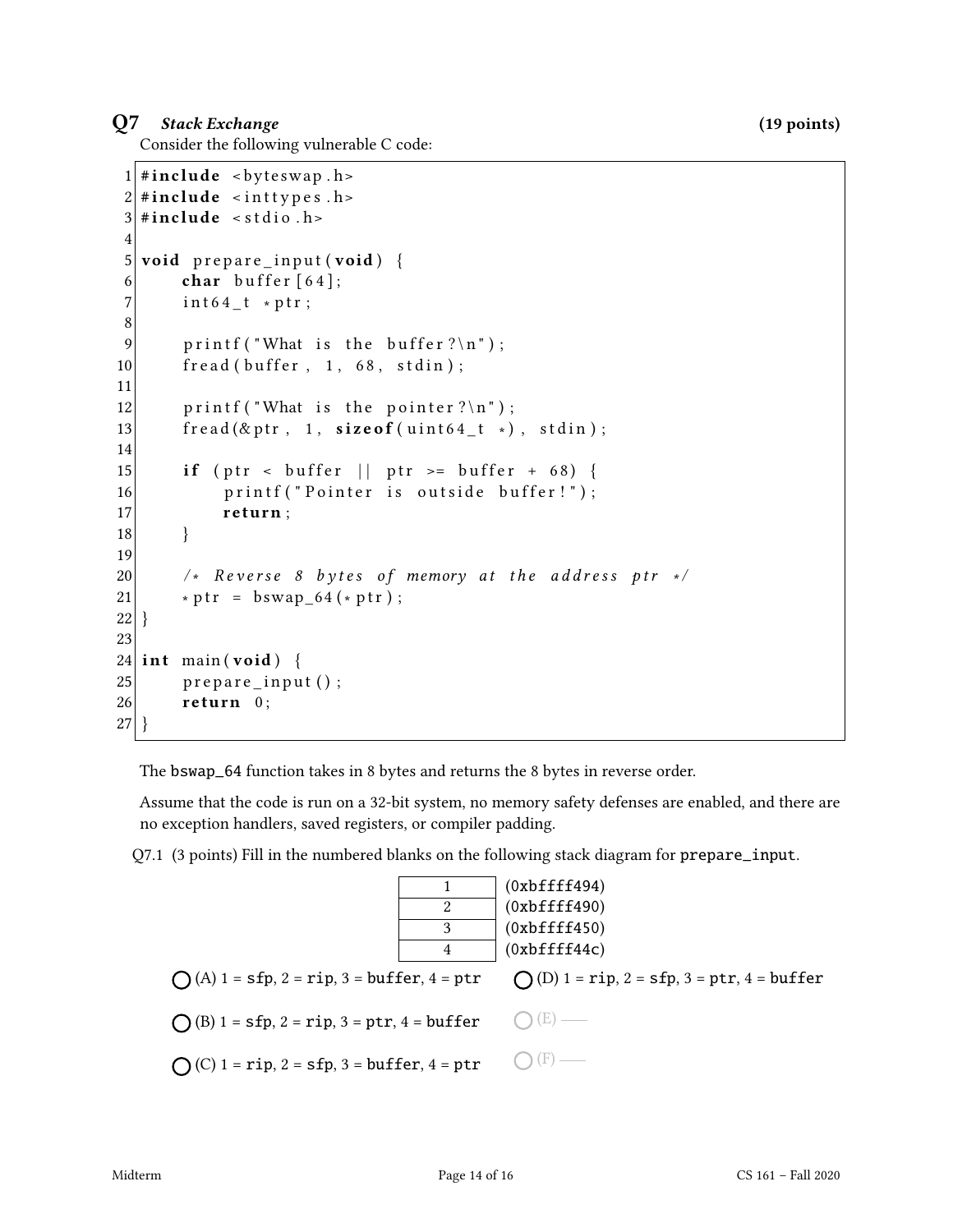Q7.2 (4 points) Which of these values on the stack can the attacker write to at lines 10 and 13? Select all that apply.

| $\square$ (G) buffer | $\square$ (J) rip            |
|----------------------|------------------------------|
| $\Box$ (H) ptr       | $\Box$ (K) None of the above |
| $\square$ (I) sfp    | $\Box$ (L) —                 |

Q7.3 (3 points) Give an input that would cause this program to execute shellcode. At line 10, first input these bytes:

| $\bigcap$ (A) 64-byte shellcode                | $O(D) \xbf{xff\xf4\x50}$       |
|------------------------------------------------|--------------------------------|
| $O(B) \xbf{x}ff\xf4\x4c$                       | $O(E) \x50\xf4\xff\xbf$        |
| $O(C) \x4c\xf4\xff\xbf$                        | $ F\rangle$ —                  |
| Q7.4 (3 points) Then input these bytes:        |                                |
| $\bigcap$ (G) 64-byte shellcode                | $\bigcap (J) \xbf{xff}\xfd\xi$ |
| $\bigcap(H)\xbf\xf\xf\xf4\x4c$                 | $\bigcap$ (K) \x50\xf4\xff\xbf |
| $\bigcap (I) \x4c\xf4\xff\xbf$                 | $\bigcup$ (L) —                |
| Q7.5 (3 points) At line 13, input these bytes: |                                |
| $\bigcap (A) \xbf\xff\xf4\x50$                 | $\bigcap$ (D) \x90\xf4\xff\xbf |

| $\bigcap$ (B) \x50\xf4\xff\xbf | $O(E) \xbf{f}\xff\xf4\x94$     |
|--------------------------------|--------------------------------|
| $O(C) \xbf{x}f\xf\xf4\x90$     | $\bigcap$ (F) \x94\xf4\xff\xbf |

Q7.6 (3 points) Suppose you replace 68 with 64 at line 10 and line 15. Is this modified code memory-safe?

 $\bigcap$  (G) Yes  $\bigcap$  (H) No  $\bigcap$  (I)  $\longrightarrow$   $\bigcap$  (J)  $\longrightarrow$   $\bigcap$  (K)  $\longrightarrow$   $\bigcap$  (L)  $\longrightarrow$ 

### This is the end of Q7. You have reached the end of the exam.